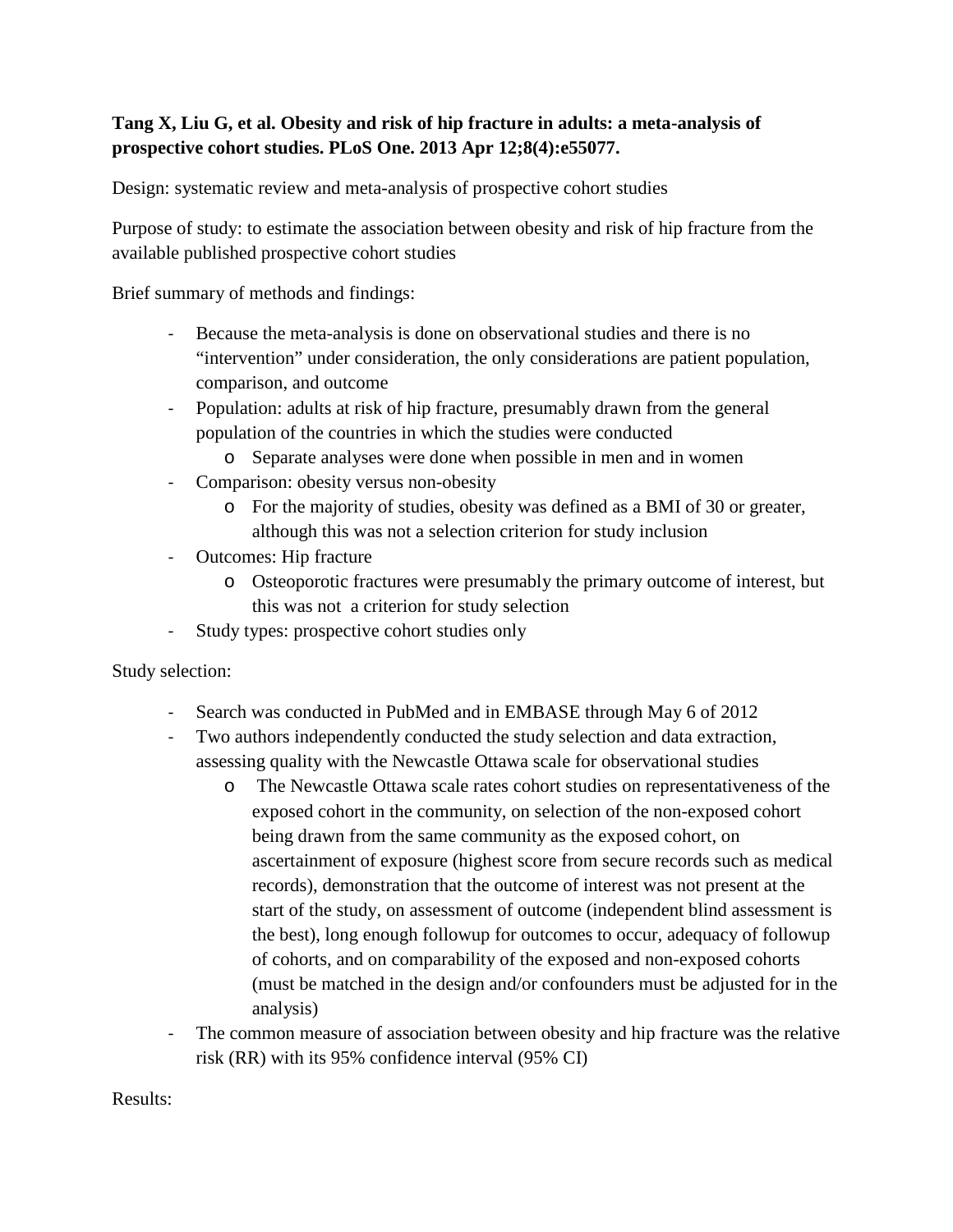- 23 full-text papers were initially included for the analysis, and after exclusion of 10 studies for not meeting all inclusion criteria, 15 studies were selected for the metaanalysis, with a total of 3,126,313 subjects
- Mean length of followup ranged from 1 to 16.4 years, and the size of the cohorts ranged from 3050 to 1,039,878
- There was substantial heterogeneity among the studies, but a significantly decreased risk for hip fracture was seen in the meta-analysis which took the heterogeneity into account
	- o The RR for all included studies was 0.66 with 95% CI from 0.57 to 0.77, indicating that the risk of hip fracture for obese people is about 66% that of non-obese people, a relative risk reduction of one third
	- o A subgroup analysis was done for the studies which adjusted for such factors as age, physical activity, diabetes, smoking, alcohol intake, and oral steroid use
		- For this adjusted analysis the RR was 0.48 with 95% CI from 0.39 to 0.58, indicating that when potential confounders are adjusted for, the risk reduction associated with obesity is greater than for the unadjusted analysis, and that the risk of hip fracture in obese persons is about half that of nonobese persons
- Subgroup analyses for men and for women both showed significantly reduced risk of hip fracture (RR of 0.54 for men and 0.70 for women)
- There was no obvious publication bias in the included studies; the size of the risk reduction in a particular did not seem to affect the likelihood that the study would be published or not published

Authors' conclusions:

- Obesity significantly reduces the risk of hip fracture in adults, and is probably a protective factor of hip fracture
- This may be related to increased bone mineral density associated with increasing BMI

## Comments:

- Although the studies were not randomized trials, the prospective cohort design is suitable for estimating the association between potentially protective or adverse risk factors and health outcomes in settings in which patients cannot be randomized
- Although there was substantial heterogeneity in the estimate of the relative risks, it is clear from Figure 2, for the analyses of the adjusted RR, that all of the studies show a substantial reduction in the risk of hip fracture, and the heterogeneity arises from differences in the magnitude of the risk reduction, not from its presence or absence
- Even though there are potential risks of bias from confounders in cohort studies, the number of subjects, in excess of 13 million, and the substantial reduction in risk